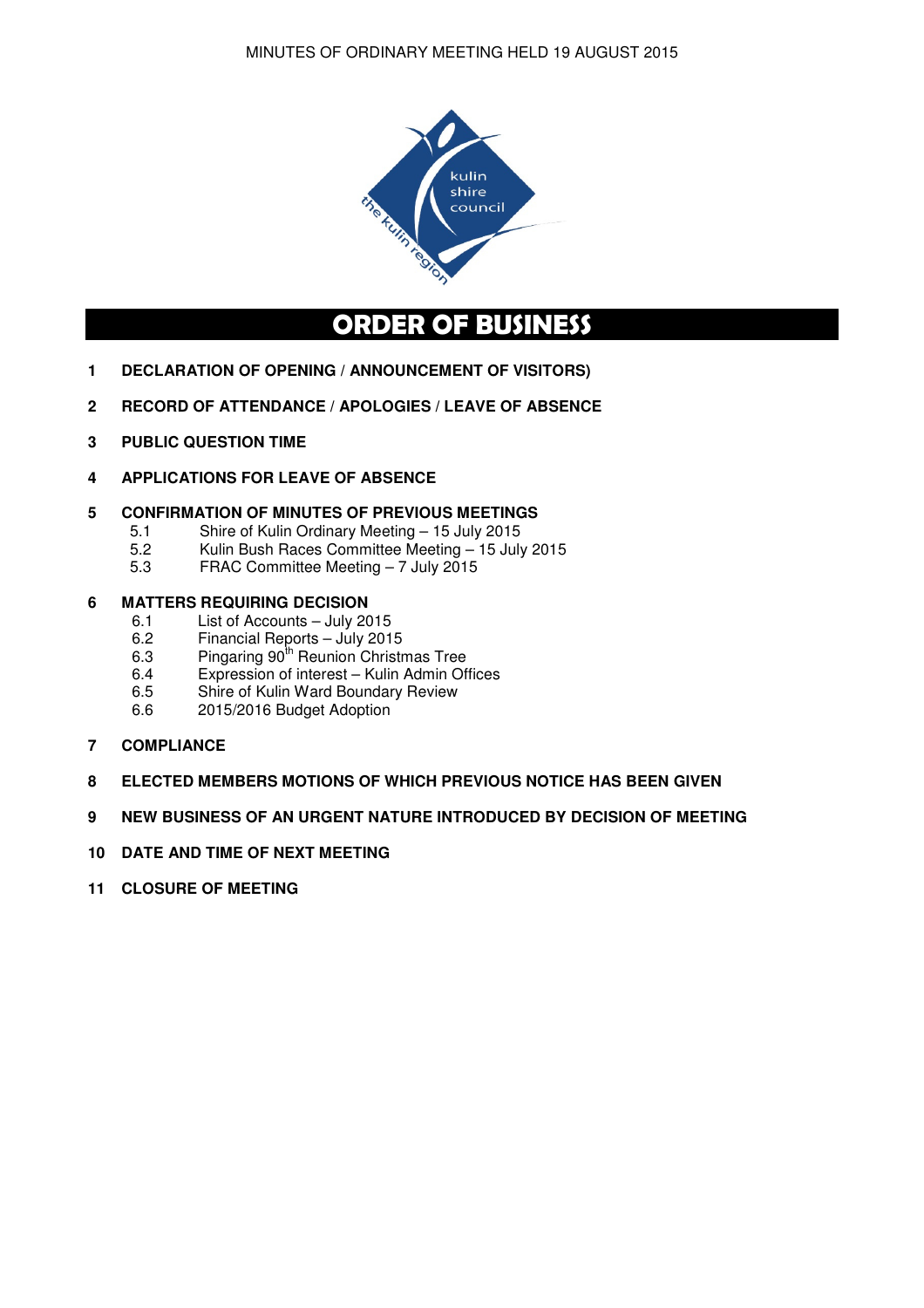# **Minutes of an Ordinary Meeting of Council held in the Freebairn Recreation Centre on Wednesday 19 August 2015 commencing at 2.55pm**

# **1. DECLARATION OF OPENING / ANNOUNCEMENT OF VISITORS**

The President of the Shire welcomed all present and declared the meeting opened at 2.55pm.

# **2. RECORD OF ATTENDANCE/APOLOGIES/LEAVE OF ABSENCE**

| Attendance                 |                                  |                  |
|----------------------------|----------------------------------|------------------|
| <b>JM Sullivan</b>         | President                        | East Ward        |
| <b>BD</b> West             | Vice President                   | West Ward        |
| <b>RD</b> Duckworth        | Councillor                       | West Ward        |
| MJ Ledwith                 | Councillor                       | West Ward        |
| <b>BP</b> Taylor           | Councillor                       | Central Ward     |
| G Robins                   | Councillor                       | Town Ward        |
| <b>HT</b> McInnes          | Councillor                       | Town Ward        |
| R O'Brien                  | Councillor                       | Central Ward     |
| G Hadlow                   | <b>Chief Executive Officer</b>   |                  |
| C Vandenberg               | Deputy CEO                       |                  |
| N Thompson                 | <b>Executive Support Officer</b> |                  |
| L Hobson                   | Manager of Works                 |                  |
| Apologies                  |                                  |                  |
| R Bowey (Leave of Absence) | Councillor                       | <b>Town Ward</b> |

#### **3. PUBLIC QUESTION TIME**

As there were no members of the public present, there were no questions asked.

### **4. APPLICATIONS FOR LEAVE OF ABSENCE**

Nil

# **5. CONFIRMATION OF MINUTES OF PREVIOUS MEETINGS**

Shire of Kulin Ordinary Meeting – 15 July 2015

#### **01/0815**

**Moved Cr Duckworth Seconded Cr Robins that the minutes of the Ordinary Council Meeting held on 15 July 2015 be confirmed as a true and correct record.** 

 **Carried 8/0** 

Kulin Bush Races Meeting – 15 July 2015

**02/0815** 

**Moved Cr West Seconded Cr O'Brien that the minutes of the Kulin Bush Races Meeting held on 15 July 2015 be received.** 

 **Carried 8/0** 

Freebairn Recreation Centre Club Committee Meeting - 7 July 2015

**03/0815** 

**Moved Cr O'Brien Seconded Cr Ledwith that the minutes of the Freebairn Recreation Centre Club Committee Meeting held on 7 July 2015 be received.** 

 **Carried 8/0**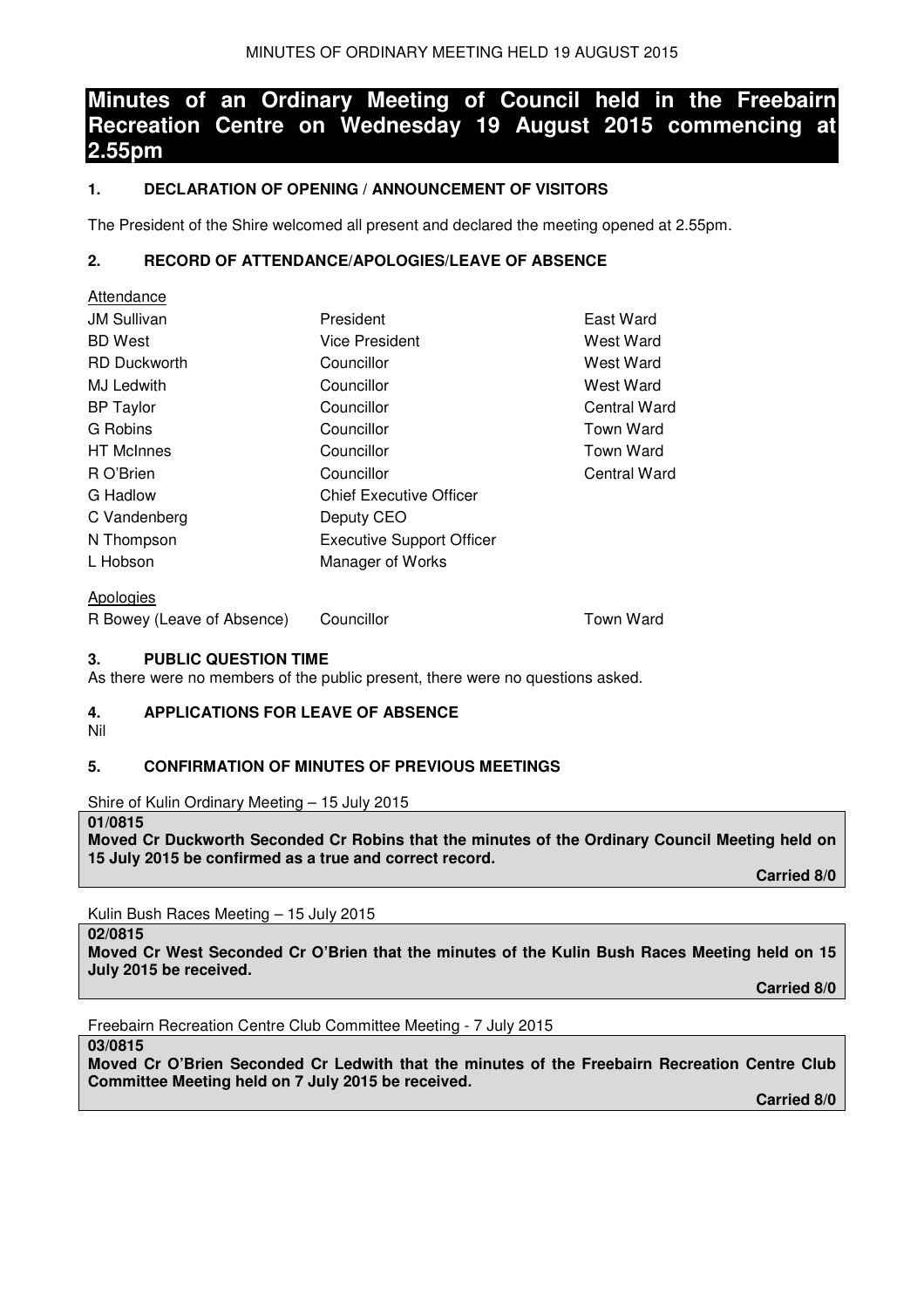# 6 MATTERS REQUIRING COUNCIL DECISION

# **6.1 List of Accounts – July 2015**

**RESPONSIBLE OFFICER:** DCEO **FILE REFERENCE:** 12.06 **AUTHOR:** DCEO **DISCLOSURE OF INTEREST:** 

#### **SUMMARY:**

Attached is a list of accounts paid during the month of July 2015 for Council's consideration.

**BACKGROUND & COMMENT:**  Nil **FINANCIAL IMPLICATIONS:**  Nil **STATUTORY AND PLANNING IMPLICATIONS:**  Nil **POLICY IMPLICATIONS:**  Nil **COMMUNITY CONSULTATION:**  Nil **WORKFORCE IMPLICATIONS:**  Nil

#### **OFFICER'S RECOMMENDATION:**

That July payments being cheque No 1699 - 1702 (Bush Races), 309 (Trust Fund) 36386 - 36403 (Municipal), EFT No's 10041 - 10120 (Municipal), credit card payments, creditor payments, and other vouchers from the Municipal Fund totalling \$366,159.09 be passed for payment.

### **VOTING REQUIREMENTS:**

Simple majority required.

#### **04/0815**

**Moved Cr Robins Seconded Cr Duckworth that July payments being cheque No 1699 - 1702 (Bush Races), 309 (Trust Fund) 36386 - 36403 (Municipal), EFT No's 10041 - 10120 (Municipal), credit card payments, creditor payments, and other vouchers from the Municipal Fund totalling \$366,159.09 be passed for payment.** 

**Carried 8/0** 

# **6.2 Financial Reports July 2015**

| <b>RESPONSIBLE OFFICER:</b>    | DCEO  |
|--------------------------------|-------|
| FILE REFERENCE:                | 12.01 |
| <b>AUTHOR:</b>                 | DCEO  |
| <b>DISCLOSURE OF INTEREST:</b> |       |

**SUMMARY:**  Attached are the financial reports for the periods ending 31 July 2015.

**BACKGROUND & COMMENT:**  Nil **FINANCIAL IMPLICATIONS:**  Nil

#### **STATUTORY AND PLANNING IMPLICATIONS:**

Regulation 34 of the Local Government (Financial Management) Regulations 1996 requires local governments to prepare each month a statement of financial activity reporting on the revenue and expenditure of funds for the month in question.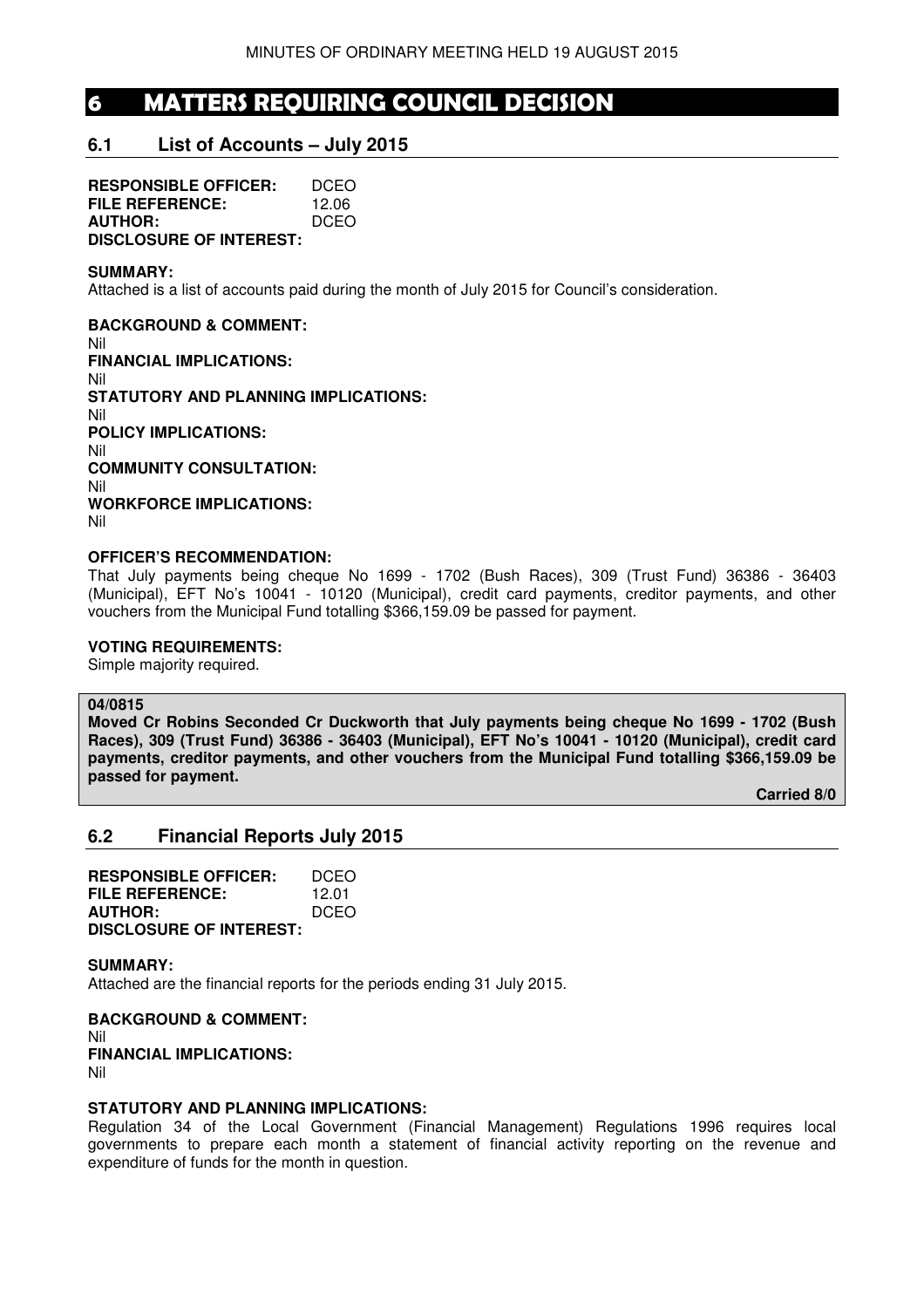**POLICY IMPLICATIONS:**  Nil **COMMUNITY CONSULTATION:**  Nil **WORKFORCE IMPLICATIONS:**  Nil

#### **OFFICER'S RECOMMENDATION:**

That Council endorse the monthly financial statements for the period ending 31 July 2015.

#### **VOTING REQUIREMENTS:**

Simple majority required.

#### **05/0815**

**Moved Cr Duckworth Seconded Cr Taylor that Council endorse the monthly financial statements for the period ending 31 July 2015.** 

**Carried 8/0** 

#### **6.3 Pingaring 90th Reunion Christmas Tree**

| <b>NAME OF APPLICANT:</b>          | <b>Pingaring Progress Association</b> |
|------------------------------------|---------------------------------------|
| <b>RESPONSIBLE OFFICER:</b>        | CEO                                   |
| <b>FILE REFERENCE:</b>             | 02.11                                 |
| <b>AUTHOR:</b>                     | CEO                                   |
| <b>DISCLOSURE OF INTEREST: Nil</b> |                                       |

#### **SUMMARY:**

The Pingaring Progress Association has written to request financial support to help fund the community's 90<sup>th</sup> Christmas Tree function to be held in Pingaring in December 2015.

#### **BACKGROUND & COMMENT**

It is the intention of the association to coordinate the event to include a town reunion to which they expect some 350 people to attend.

Pingaring is a small community, with only a handful of dedicated volunteers and as our numbers are declining we are anticipating that  $90<sup>th</sup>$  reunion celebrations may be in lieu of a 100 year celebration.

They would ideally like to have catering supplied so that the community volunteers are not required to work in the kitchen as usual and instead can socialise and make the most of their time with past members of the community. The intention is also not to charge for the meal so until they know final numbers and the catering charge per head they are uncertain of the funds required. Accordingly any contribution towards the event would be greatly appreciated.

Council has allocated an amount of \$2,000 to contribute towards unexpected community events for Pingaring and Dudinin and I recommend that we allocate a portion of these funds as per the request for this event.

#### **FINANCIAL IMPLICATIONS**

Nil, sufficient funds allocated in the 2015/16 budget.

**STATUTORY AND TOWN PLANNING IMPLICATIONS**  Nil

**POLICY IMPLICATIONS:** Nil

**COMMUNITY CONSULTATION:** Nil

**WORKFORCE IMPLICATIONS:** Nil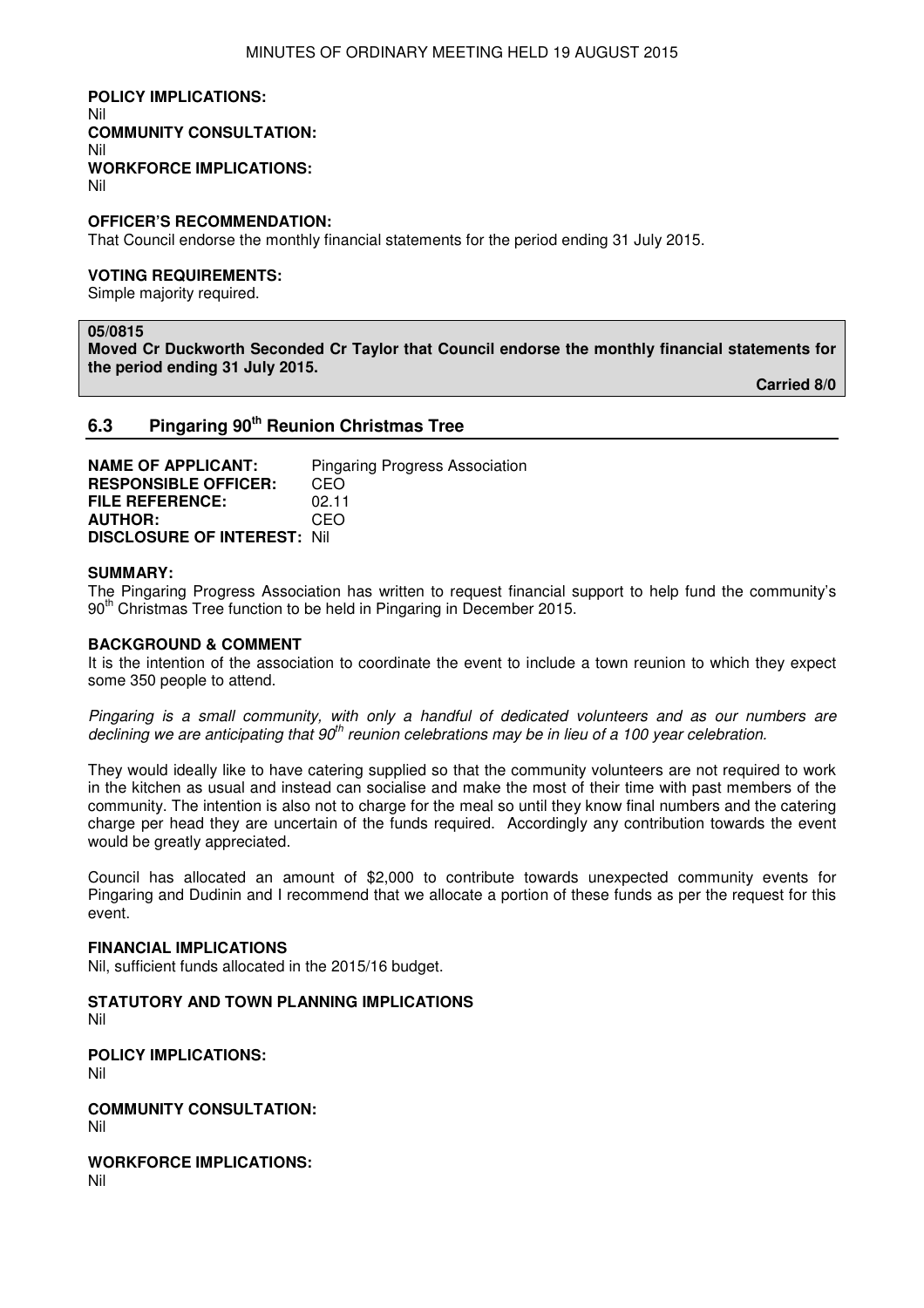#### **RECOMMENDATION**

That Council agree to allocate an amount of \$250 to the Pingaring Progress Association to assist with catering costs for the Pingaring 90<sup>th</sup> Christmas Tree/Community reunion to be held in December 2015.

#### **VOTING REQUIREMENTS**

Simple majority required

**Agreed that this item be carried over to the September Meeting, giving Cr Taylor the opportunity to obtain more information from the Pingaring Community.** 

**Tanya Dupagne, Camp Kulin Manager entered the Meeting at 3.08pm. Tanya gave a verbal update on the recent growth and continued success of Camp Kulin.** 

**Council adjourned for Afternoon Tea at 3.30pm.** 

**Council resumed from Afternoon Tea at 4:10pm** 

#### **6.4 Expressions of Interest – Kulin Admin Offices**

**NAME OF APPLICANT:** CEO **RESPONSIBLE OFFICER:** CEO **FILE REFERENCE:** 05.17 **AUTHOR:** CEO **DISCLOSURE OF INTEREST:** Nil

#### **SUMMARY:**

Due to the relocation of the Shire Admin Offices in June 2015 Council resolved to call for expressions of interest from interested persons to lease or occupy the existing offices.

#### **BACKGROUND & COMMENT**

EOI's closed on Friday 25 July 2015 with two being received as follows:

Kulin Wildflower Group – request to occupy part of the premises to operate the Herbarium.

Sandra Murray – request to occupy part of the premises to run her Arts practice.

I have attached copies of the EOI's as well as some associated information in relation to her requests. As well as the information contained in the EOI's I have spoken with Mrs Murray and neither her nor the Wildflower group are in a position to offer any reasonable lease payment, if anything at all.

The following is some additional information for Council to consider:

Kulin Wildflower Group

- Personally I do not see any major issues with the wildflower group using the premises along with another occupant who was contributing towards the running costs of the building or, in the case of a not for profit group, was providing a significant economic/social benefit to the district.
- We have discussed the possibility of providing alternative premises for the Herbarium and have allocated money in the budget for this purpose.

#### Sandra Murray Arts Practice

- Mrs Murray has indicated she does not have the capacity to pay anywhere near a commercial rent for the premises.
- I have not got any indication from Mrs Murray on the total area of office space required and whether if she was offered the lease this may be on a shared basis.

Owing to the fact that the EOI's received seem not to be feasible I guess the only comment I can make is that we go back to the drawing board to consider our options.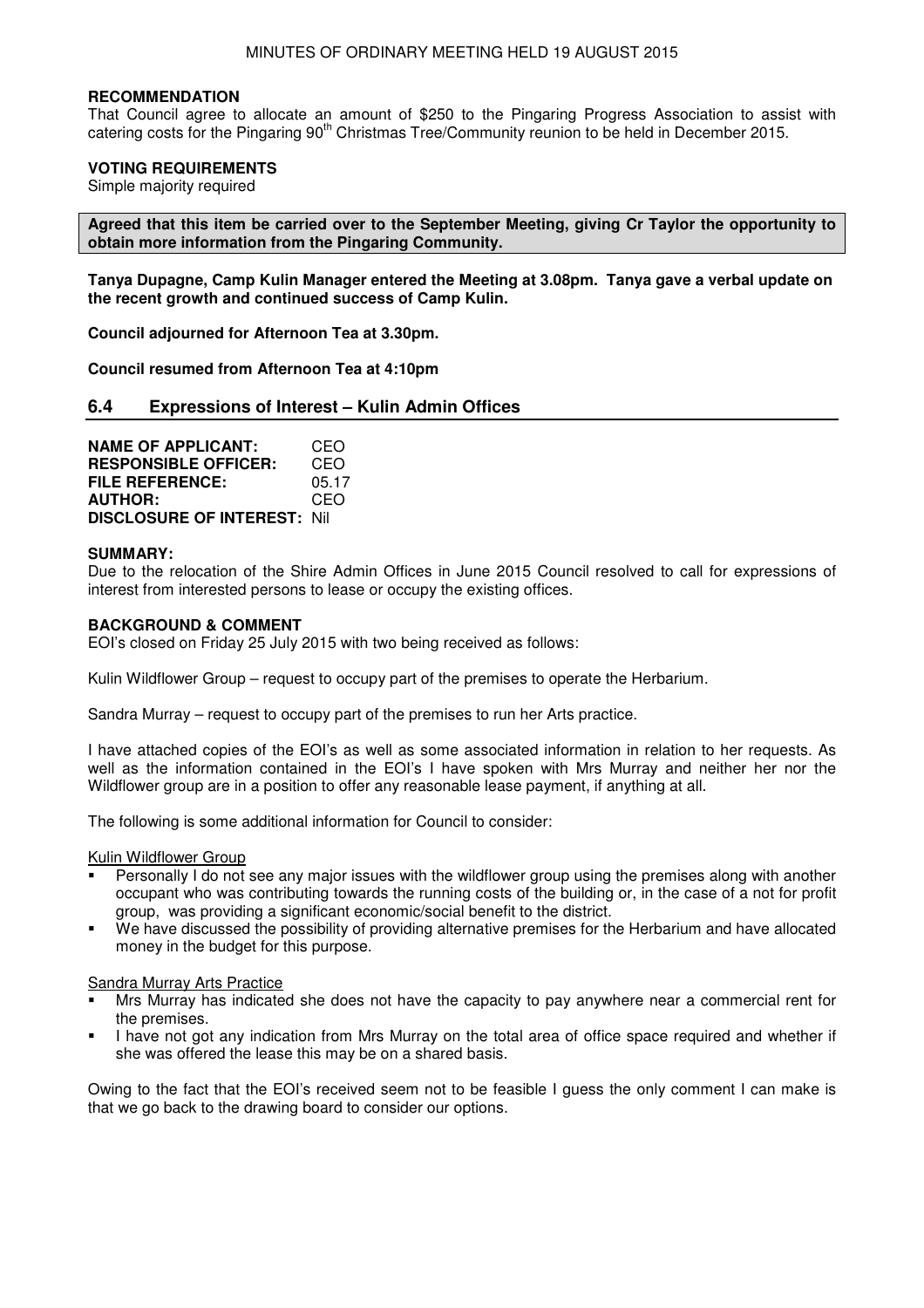#### **FINANCIAL IMPLICATIONS**

There are considerable financial implications if the EOI's from the above are accepted. I expect that Council will still be required to pay most of the maintenance, water rates etc. Careful consideration will need to be given as to where to from here.

#### **STATUTORY AND TOWN PLANNING IMPLICATIONS:**

Nil

#### **POLICY IMPLICATIONS:**

Nil

### **COMMUNITY CONSULTATION:**

Nil

#### **WORKFORCE IMPLICATIONS:**

Nil

### **RECOMMENDATION**

That Council:-

- Decline the EOI's received from the Kulin Wildflower Group and Sandra Murray due to the ongoing costs to Council that such tenancies would require, and
- Readvertise again the availability of the Office Space in the near future.

#### **VOTING REQUIREMENTS:**

Simple majority required

#### **06/0815**

- **Moved Cr Duckworth Seconded Cr Robins that Council decline the EOI's received from the Kulin Wildflower Group and Sandra Murray due to the ongoing costs to Council that such tenancies would require, and**
- **Readvertise again the availability of the Office Space in the near future.**

**Carried 8/0** 

#### **6.5 Shire of Kulin Ward Boundary Review**

| <b>NAME OF APPLICANT:</b>           | CEO   |
|-------------------------------------|-------|
| <b>RESPONSIBLE OFFICER:</b>         | CEO   |
| <b>FILE REFERENCE:</b>              | 13.04 |
| <b>AUTHOR:</b>                      | CEO   |
| <b>DISCLOSURE OF INTEREST: Nill</b> |       |

#### **SUMMARY:**

Following the resolution passed at the July meeting that Council is happy with the status quo in relation to Ward Boundaries and Representation I have attached a copy of information I have received from the Department of Local Government in relation to this matter.

#### **BACKGROUND & COMMENT**

In June 2014 Council passed a resolution to undertake a review of our Ward Boundaries and representation which was effectively brought by the Advisory Board due to some existing anomalies with Councillor/elector ratios.

With the approved change to the Town Ward boundary to incorporate land to the west of the town (essentially "Proud's Farmland") the anomaly raised by the Advisory board has now been addressed.

However in accordance with meeting procedure, due to the fact that we resolved in June 2014 to carry out a review, we have not complied with meeting law.

Accordingly if we wish to maintain the status quo then we now need to rescind the motion passed in June 2014 as follows;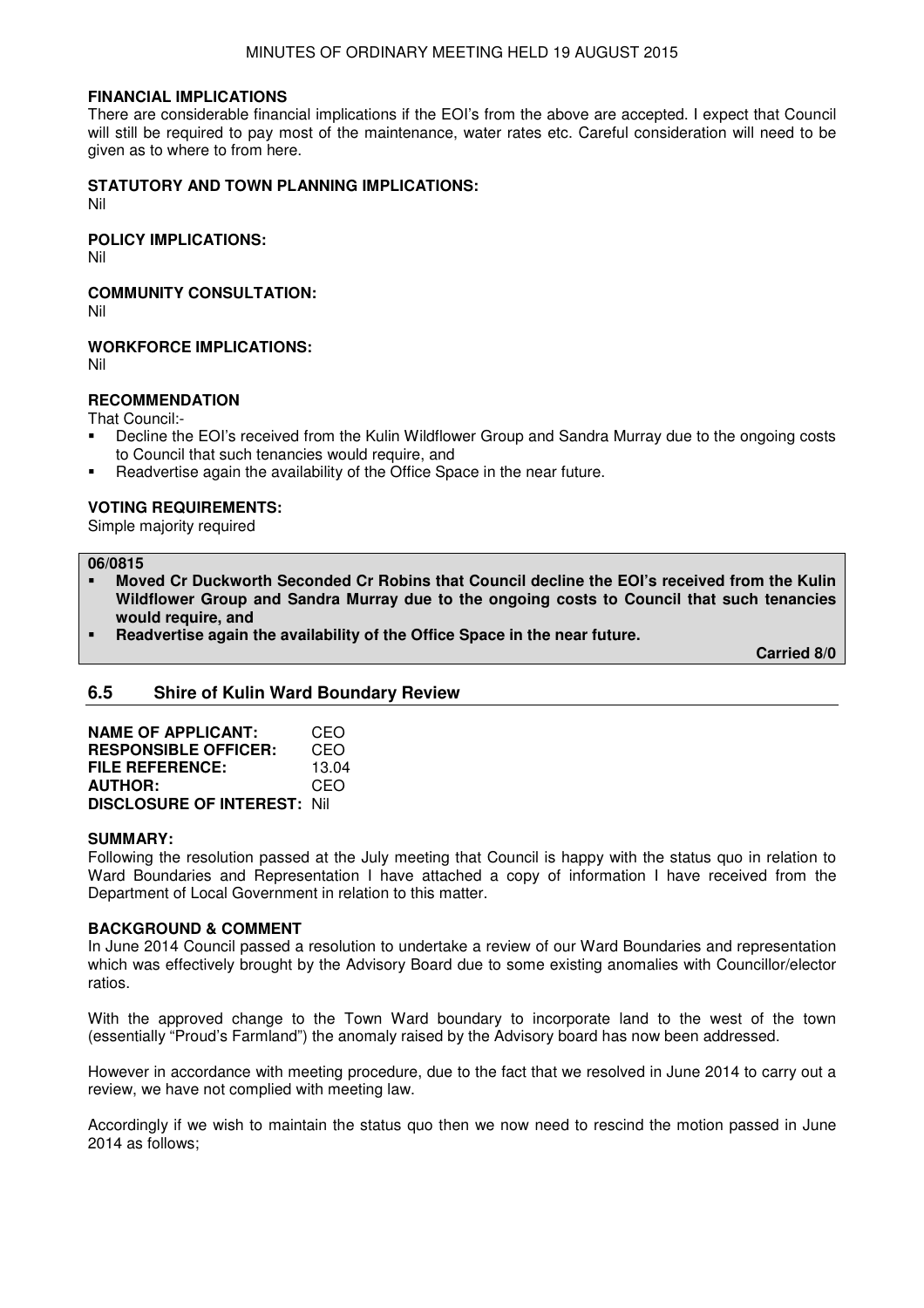#### "14/0614

Moved Cr Duckworth Seconded Cr Taylor that the CEO and staff be requested to prepare a discussion paper on the review of Wards and Councillor representation for consideration by Council. Once prepared the Council will:

- Adopt the discussion paper with or without amendment,

- Distribute the document throughout the community inviting public comment on its contents, and

- Prepare a submission to the Local Government Advisory Board on the future Ward structure and Councillor representation for the Shire of Kulin.

 $C$ arried 9/0"  $C$ arried 9/0"  $C$ arried 9/0"  $C$ 

#### **FINANCIAL IMPLICATIONS:**

Nil

#### **STATUTORY AND TOWN PLANNING IMPLICATIONS**

Rescinding previous resolution required to comply with current meeting procedure and principles.

**POLICY IMPLICATIONS:** Nil **COMMUNITY CONSULTATION:** Nil **WORKFORCE IMPLICATIONS:** Nil

#### **RECOMMENDATION**

- 1. That Resolution No 14/0614 be rescinded, and
- 2. That Council endorse resolution 12/0715 in that we support the status quo in relation to ward boundaries and councillor representation for the Shire of Kulin.

Note: under legislation the next review is required in 2018.

#### **VOTING REQUIREMENTS**

Simple majority required

#### **07/0815**

**Moved Cr Duckworth Seconded Cr Taylor that Resolution No 14/0614 be rescinded.** 

**Carried 8/0** 

#### **08/08/15**

**Moved Cr Taylor Seconded Cr Duckworth that Council endorse resolution 12/0715 from the July 2015 Ordinary Council meeting in that we support the status quo in relation to ward boundaries and councillor representation for the Shire of Kulin.** 

**Carried 8/0** 

# **6.6 2015/2016 Budget Adoption**

| <b>NAME OF APPLICANT:</b>           | DCEO        |
|-------------------------------------|-------------|
| <b>RESPONSIBLE OFFICER:</b>         | DCEO        |
| <b>FILE REFERENCE:</b>              | 12.04       |
| <b>AUTHOR:</b>                      | <b>DCEO</b> |
| <b>DISCLOSURE OF INTEREST: Nil.</b> |             |

#### **SUMMARY:**

Councillors will be presented with a final draft copy of the 2014/15 Budget documents. As part of the budget adoption and to enable rate notices to be finalised, the following needs to be endorsed:

- Rate in the \$ for GRV and UV properties (based on 2.5% increase)
- **Minimum values for GRV and UV properties**
- **•** Discount on early payment of rates
- Interest on late payment of rates and administration charge for instalment options
- Payment options and instalment dates

The final budget in AAS27 format will be presented for Council adoption.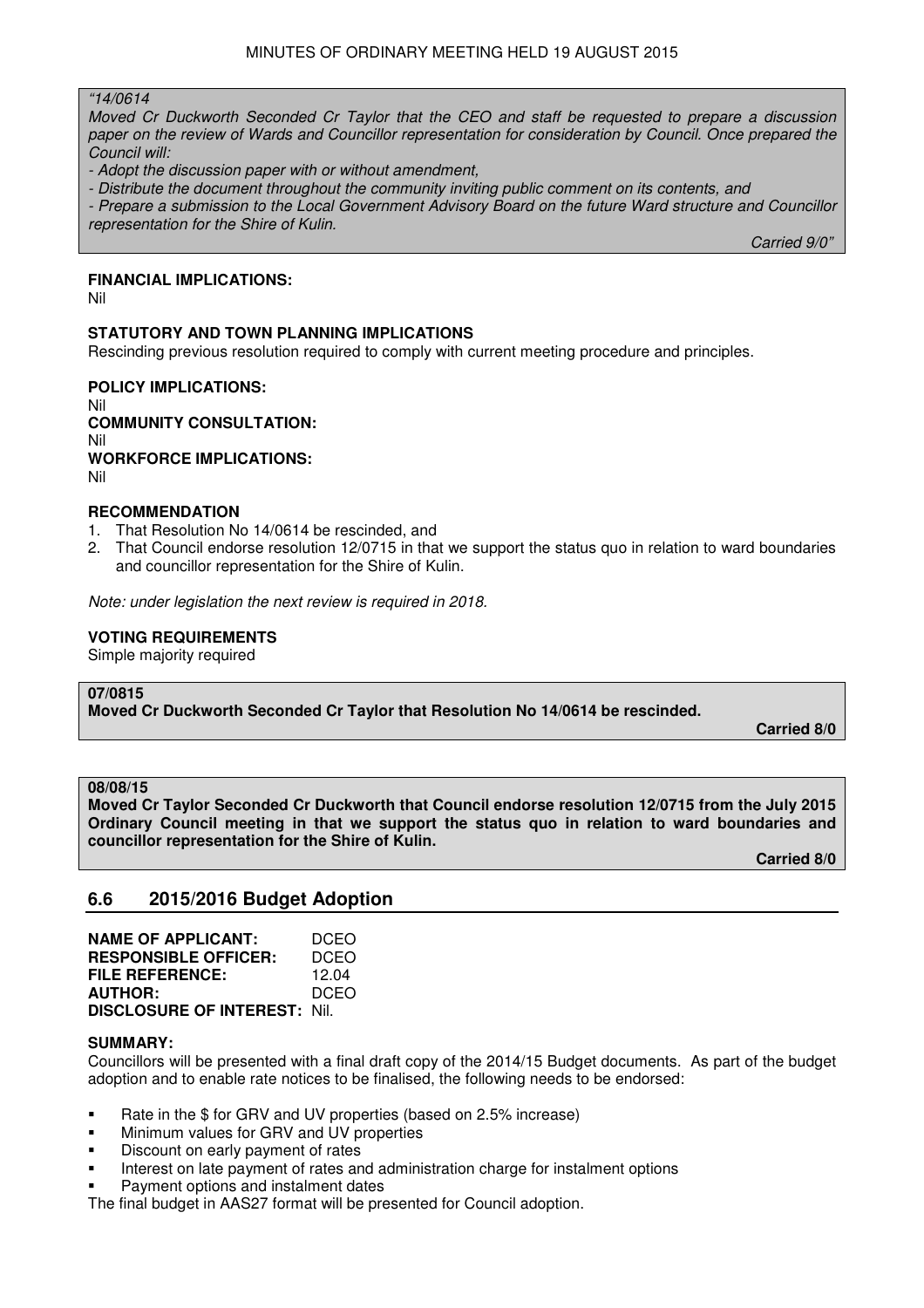### **COMMENT:**

This budget incorporates a total operating expenditure in excess of \$7,000,000. This continued growth of expenditure is a result of the increase in Council activities and service provision relating to Camp Kulin, our Community Resource Centre, the local fuel facility and rural road maintenance. The major increase in capital expenditure is due to the increased demands required through growing community and infrastructure needs.

The Shire of Kulin has budgeted to receive grants in excess of \$2,500,000 to contribute towards projects within the Shire.

#### Other Capital Projects

| \$827,000   |
|-------------|
| \$500,000   |
| \$70,000    |
| \$65,000    |
| \$33,000    |
| \$428,000   |
| \$300,000   |
| \$2,000,000 |
| \$232,000   |
| \$257,000   |
|             |

**Rates** 

Council has been able to contain the rate increase to an average of 2.5%. A 5.0% discount is offered to ratepayers who choose to pay their rates in full by the last day in September. With the increasing cost of materials, utilities, contractors and staff wages, this increase was unavoidable.

#### **Conclusion**

It anticipated that through this budget, Council will be able to further progress and increase facilities provided to the community and its wider users, and increase Council owned assets. These are very exciting times for the Kulin region, and the demand for increased infrastructure is very important to ensure that the region continues to prosper and develop at a rapid rate.

#### **STATUTORY ENVIRONMENT:**

Council's 2013/2014 Budget document contains a number of items that require adoption by Council under the Local Government Act. They are that in accordance with:

1. As per Section 6.32 (1) of the Local Government Act 1995, Rates and Minimum Rates to be levied on all rateable property be as follows:

| Valuation                 | Rate (cents per dollar) | Minimum Rate |
|---------------------------|-------------------------|--------------|
| Residential Zoning - GRV  | 13.178                  | \$407.40     |
| Industrial Zoning - GRV   | 13.178                  | \$407.40     |
| Commercial Zoning - GRV   | 13.178                  | \$407.40     |
| Rural Zoning – UV         | 1.0562                  | \$407.40     |
| Mining Zoning - UV        | 1.0562                  | \$407.40     |
| <b>Rural Zoning - GRV</b> | 13.178                  | \$407.40     |

- 2. Section 6.35 (5) of the Local Government Act 1995 requires that the Minister for Local Government's approval be sought for the imposing of a minimum payment where the number of separately rated properties in the district on which a minimum payment is imposed is greater than 50%;
- 3. Section 6.46 of the Local Government Act allows a discount of 5% for payment of rates in full within 35 days of the date of issue of the rate notice;
- 4. Section 6.45 of the Local Government Act a 5% interest charge be levied on rates instalments, Deferred Pensioners Rates' excluded;
- 5. Section 6.45 of the Local Government Act an administration charge of \$7 be levied for the second and each of the subsequent rates instalments;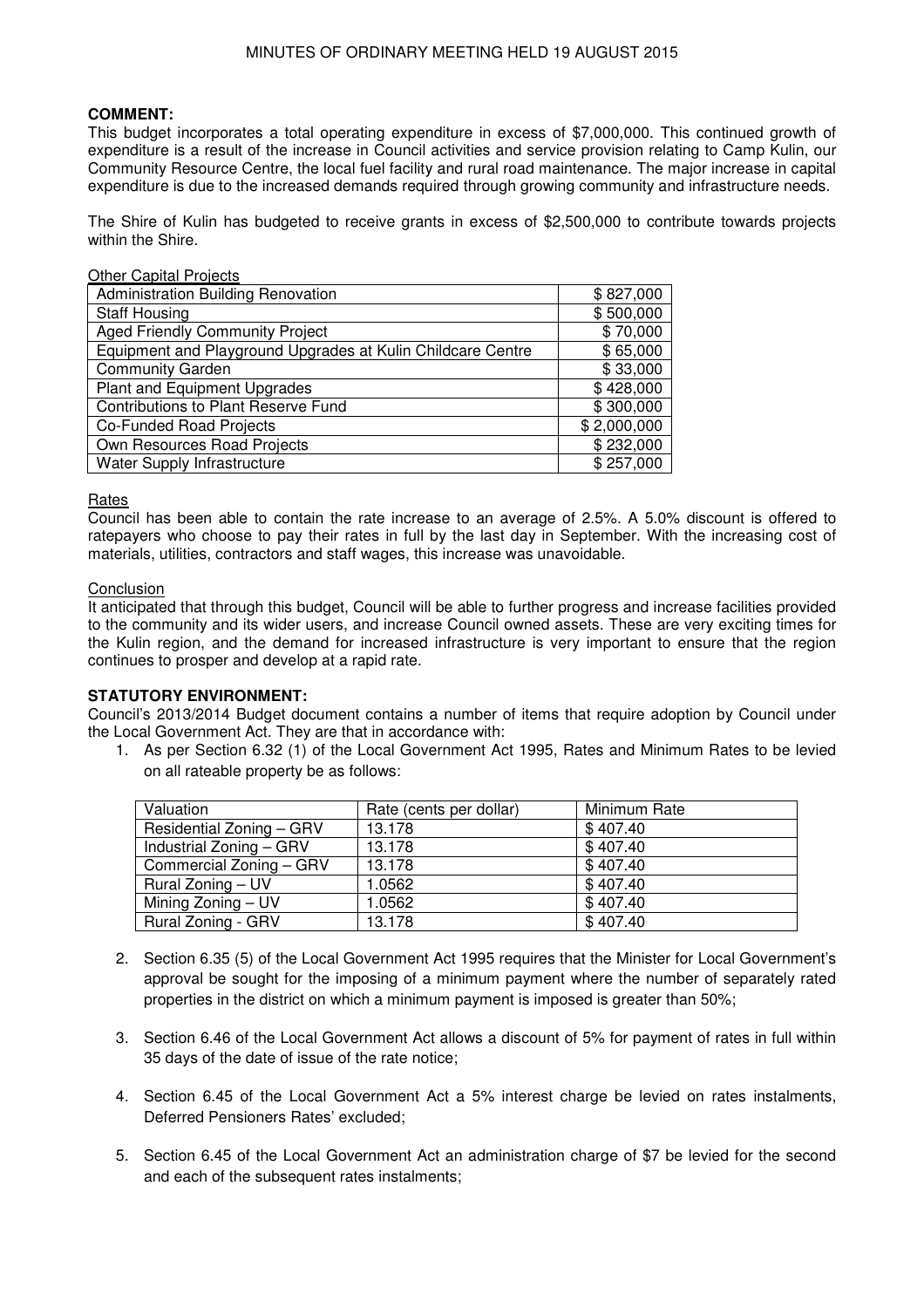- 6. Section 6.51 of the Local Government Act an 11% interest charge be levied on all overdue rates outstanding, Deferred Pensioners' Rates excluded;
- 7. Section 6.32 (1) of the Local Government Act 1995 the Schedule of Rents, Leases and Charges as detailed in the budget document;
- 8. Section 64 (2) of the Local Government (Financial Management) Regulations 1996 that the due date for instalments be set as follows:

Two Instalment Option:

- $1<sup>st</sup>$  Instalment not due before  $30<sup>th</sup>$  September 2015
- $2<sup>nd</sup>$  Instalment not due before  $1<sup>st</sup>$  February 2016

Four Instalment Option

- 1<sup>st</sup> Instalment not due before 30<sup>th</sup> September 2015
- $2<sup>nd</sup>$  Instalment not due before 01 $<sup>st</sup>$  December 2015</sup>
- 3<sup>rd</sup> Instalment not due before 1<sup>st</sup> February 2016
- 4<sup>th</sup> Instalment not due before 01<sup>st</sup> April 2016

-

- 9. Section 6.19 of the Local Government Act 1995 requires a local government to give local public notice of any fees or charges it wishes to impose after adoption of the annual budget; and;
- 10. Section 6.1 of the Local Government (Financial Management) Regulations 1996 requires that Council is required to adopt a percentage or value, to be used in statements of financial activity for reporting material variances against the adopted Budget.

### **FINANCIAL IMPLICATIONS:**

The budget sets the Council approved expenditure for the 2015/2016 financial year.

### **RECOMMENDATION:**

Council can resolve:

- 1. the Officer's Recommendation;
- 2. that the Annual Budget for 2015/2016 be adopted as amended.
- 3. that the Annual Budget for 2015/2016 be deferred for further deliberations.

#### **VOTING REQUIREMENTS:**

Absolute majority required.

#### **09/0815**

**Moved Cr Duckworth Seconded Cr Taylor that Council adopt the 2015/16 annual budget as follows:-** 

- **the rate in the dollar of 13.178 cents for Gross Rental Values (GRV) be adopted for 2015/16**
- **the rate in the dollar of 1.0562 cents for Unimproved Values (UV) be adopted for 2015/16**
- **a minimum rate of \$407.40 Gross Rental Value (GRV) be adopted for 2014/15**
- **a minimum rate of \$407.40 Unimproved Values (UV) be adopted for 2014/15**
- **a discount of 5% for payment of rates in full within 35 days of the date of issue of the rate notice**
- **a 5% interest charge be levied on rates instalments, Deferred Pensioners Rates' excluded**
- **an administration charge of \$7 be levied for the second and each of the subsequent rates instalments**
- **an 11% interest charge be levied on all overdue rates outstanding, Deferred Pensioners' Rates excluded**
- **schedule pf rants, leases and charges as detailed in the budget document**
- **Council is required to adopt a percentage or value, to be used in statements of financial activity for reporting material variances against the adopted Budget**

**The mended budget as per that presented in the Concept Forum** 

**due dates for instalments be set as follows:** 

#### **Two Instalment Option:**

 **1st Instalment not due before 30 September 2015**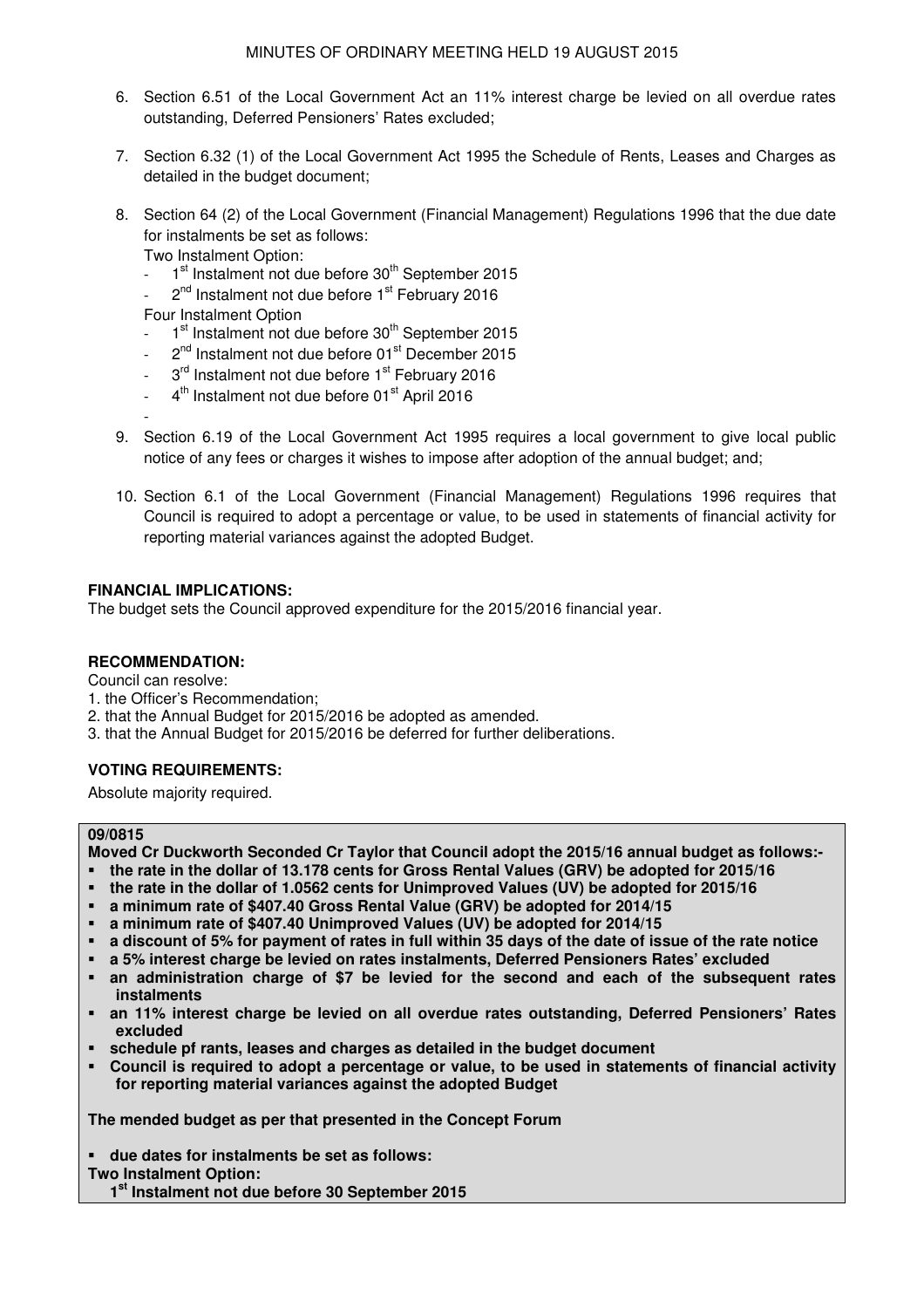# **2nd Instalment not due before 1 February 2016**

- **Four Instalment Option** 
	- **1st Instalment not due before 30 September 2015**
	- **2nd Instalment not due before 1 December 2015**
	- **3rd Instalment not due before 1 February 2016**
- **4 th Instalment not due before 1 April 2016**

 **Carried by Absolute Majority 8/0** 

# **10/0815**

**Moved Cr Taylor Seconded Cr McInnes that Council hold a one day forum in the near future to discuss the ongoing funding priorities for the Shire of Kulin.** 

 **Carried 8/0** 

# **7. COMPLIANCE**

Nil

# **8. ELECTED MEMBERS MOTIONS OF WHICH PREVIOUS NOTICE HAS BEEN GIVEN**

Nil

# **9. NEW BUSINESS OF AN URGENT NATURE INTRODUCED BY DECISION AT THE MEETING**

# **9.1 Camp Kulin**

| <b>RESPONSIBLE OFFICER:</b>    | <b>CEO</b> |
|--------------------------------|------------|
| FILE REFERENCE:                | 05.20      |
| <b>AUTHOR:</b>                 | <b>CEO</b> |
| <b>DISCLOSURE OF INTEREST:</b> |            |

#### **SUMMARY:**

Nil

#### **BACKGROUND & COMMENT:**

Following the presentation by Tanya Dupagne earlier in the meeting it seems timely to acknowledge the achievements of Camp Kulin.

#### **FINANCIAL IMPLICATIONS:**

Nil **STATUTORY AND PLANNING IMPLICATIONS:**  Nil **POLICY IMPLICATIONS:**  Nil **COMMUNITY CONSULTATION:**  Nil **WORKFORCE IMPLICATIONS:**  Nil

### **OFFICER'S RECOMMENDATION:**

That Council write to congratulate Camp Kulin staff on their success to date.

#### **VOTING REQUIREMENTS:**

Simple majority required.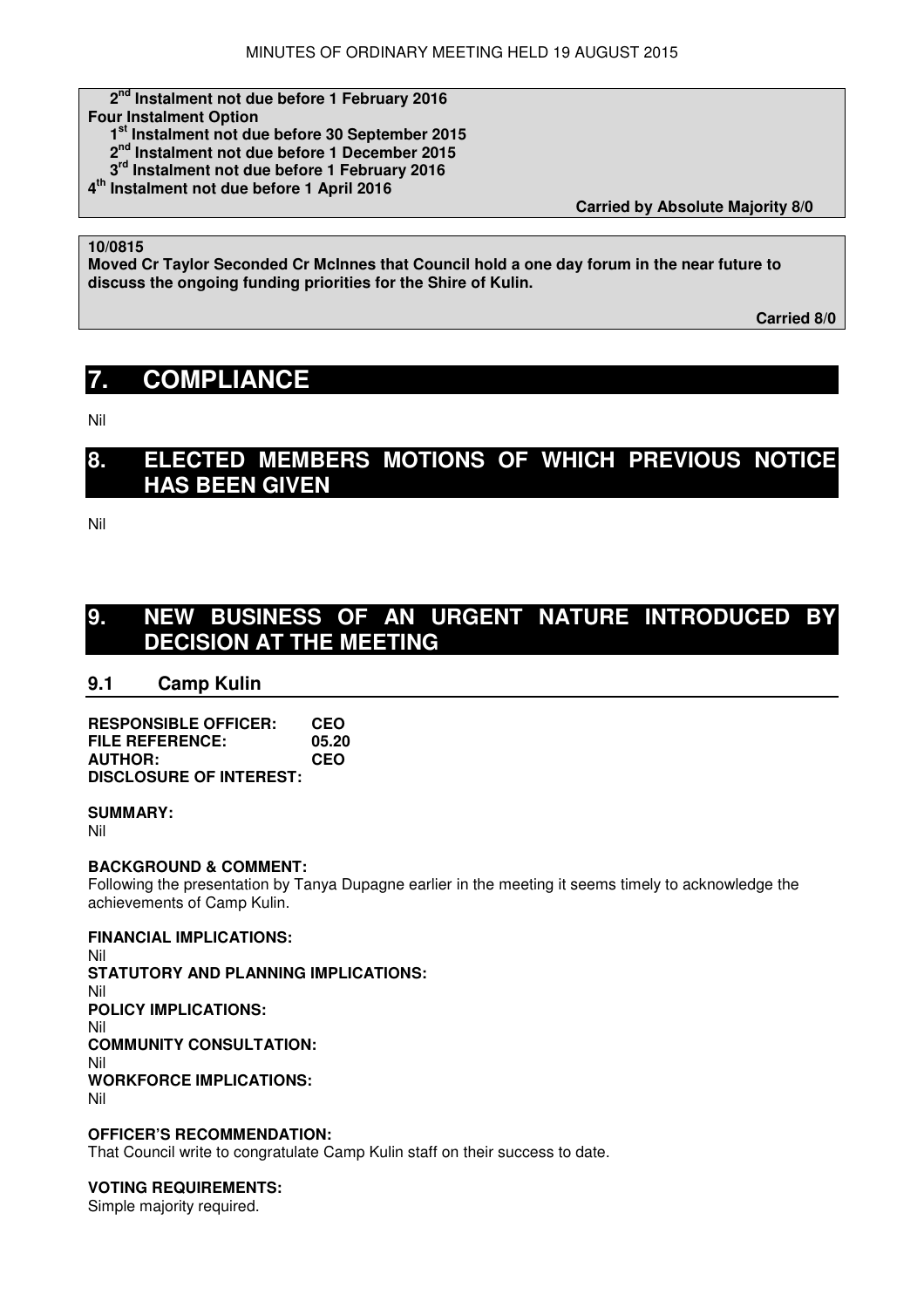**11/0815** 

**Moved Cr West Seconded Cr Robins that the CEO write to Camp Kulin to congratulate them on their achievements over the past 2 years and acknowledge the industry they bring to Kulin. Council is appreciative of what Camp Kulin brings to our community and the program has certainly exceeded Council expectations.** 

 **Carried 8/0** 

# **9.2 Tenders – Bitumen & Road Aggregate**

**NAME OF APPLICANT:** CEO **RESPONSIBLE OFFICER:** CEO **FILE REFERENCE:** 23.05 **AUTHOR:** CEO **DISCLOSURE OF INTEREST:** Nil

#### **SUMMARY:**

Tenders for Councils annual bitumen and aggregate requirements for 2015/16 now need to be advertised.

# **BACKGROUND & COMMENT:**

Nil

#### **FINANCIAL IMPLICATIONS**

Allowance made in the 2015/16 budget for our program of works.

# **STATUTORY AND TOWN PLANNING IMPLICATIONS**

Nil **POLICY IMPLICATIONS:** Nil **COMMUNITY CONSULTATION:** Nil **WORKFORCE IMPLICATIONS:** Nil

#### **RECOMMENDATION:**

That Council call tenders for the supply of aggregate and hotmix to meet Council requirements for the 2015/16 roadwork's program.

#### **VOTING REQUIREMENTS**

Simple majority required.

#### **12/0815**

**Moved Cr Ledwith Cr Taylor that Council call tenders for the supply of aggregate and hotmix to meet requirements for the 2015/16 roadwork's program.** 

**Carried 8/0** 

# **10. DATE AND TIME OF NEXT MEETING**

The next Ordinary Council meeting will be held on Wednesday 16 September 2015 commencing at 1:00pm.

# **11. CLOSURE OF MEETING**

There being no further business the meeting closed at 4.45pm